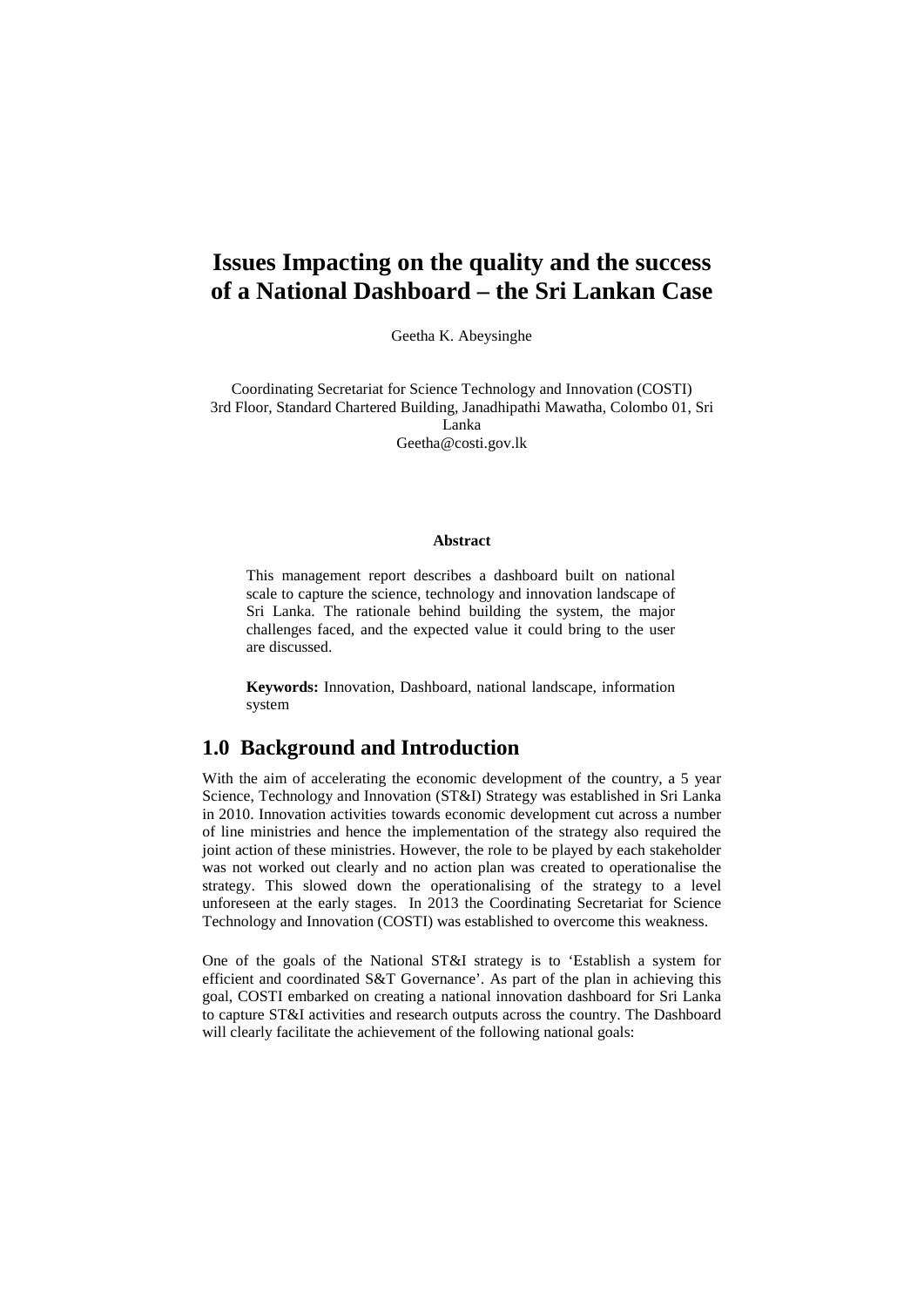- Establish a system for efficient and coordinated S&T Governance;
- Attract, build and retain strategic Human Capital needed to make Sri Lanka a leading knowledge and innovation hub in Asia;
- Ensure rationalised, increased Investment in R&D supported by facilitated utilisation;
- Facilitate International Partnerships in promoting high end technology and research.

At the moment there is no one location where ST&I information of Sri Lanka can be obtained. Complete and up to date information is essential if we are to use ST&I for the economic growth of the country. Availability of quality information can save time, cost, and help mobilise valuable resources where and when they are needed. Such information can also drastically reduce wastage and redundancy.

In order to overcome these drawbacks it was decided to develop a Dashboard which can capture ST&I information of the whole country. This Dashboard will make a difference: portray a true picture of Sri Lanka's research and innovation space; break the barrier of data inaccessibility and promote a culture of data sharing. When populated with data it can become the accepted central focal point for ST&I data in the country for both internal and external users.

This Management report is intended for both the internal users and external users, especially focusing on the value that it can bring. The following sections will give a brief introduction to the system and discuss the challenges faced and barriers that need to be broken for the system to be a success.

# **2.0 Introduction to the Sri Lanka Innovation Dashboard (SL\_IDB)**

The Dashboard is designed to reflect the Innovation eco system which consists of several elements (Figure 1): Publications, People, Position, Partnerships, Places, Patents, Financing, and National Research Repository.

Information is classified according to the OECD Classification System [1]. This enables all the data to relate to each other and facilitates data visualisation.

The main page is mostly interactive and has three main parts: The Innovation Eco System; The main four Dashboard views; and the current status of the system.

Each eco system element is clickable (see Figure 2). Clicking on an element displays its sub-components if there are any and a brief description of the subcomponents (if there are no sub-components, a description of the element is given). Clicking on the icon of a sub component takes you to the corresponding dashboard.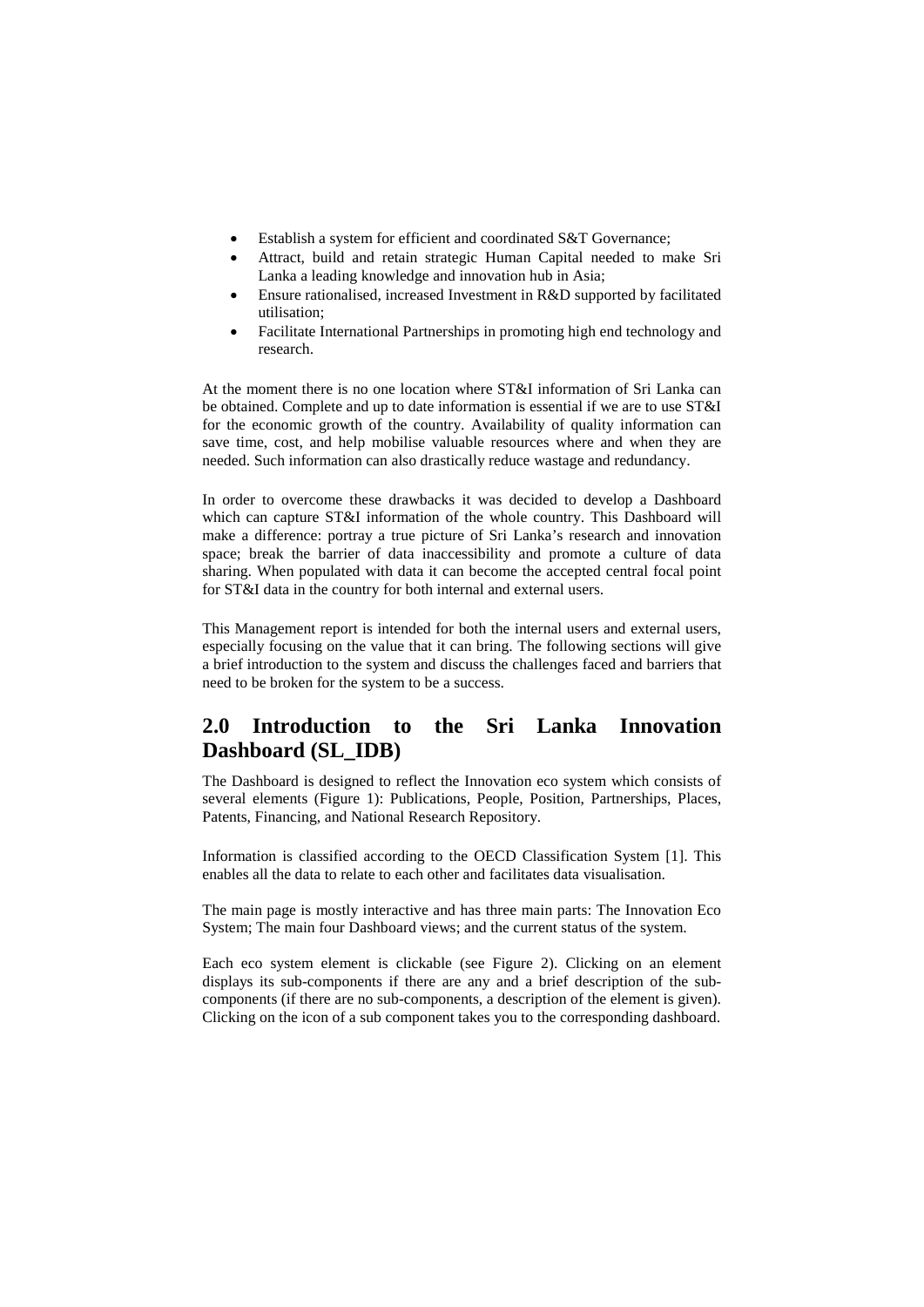

Figure 1: The components and the sub-components of the Innovation Eco System



Figure 2: The Main Page of the Dashboard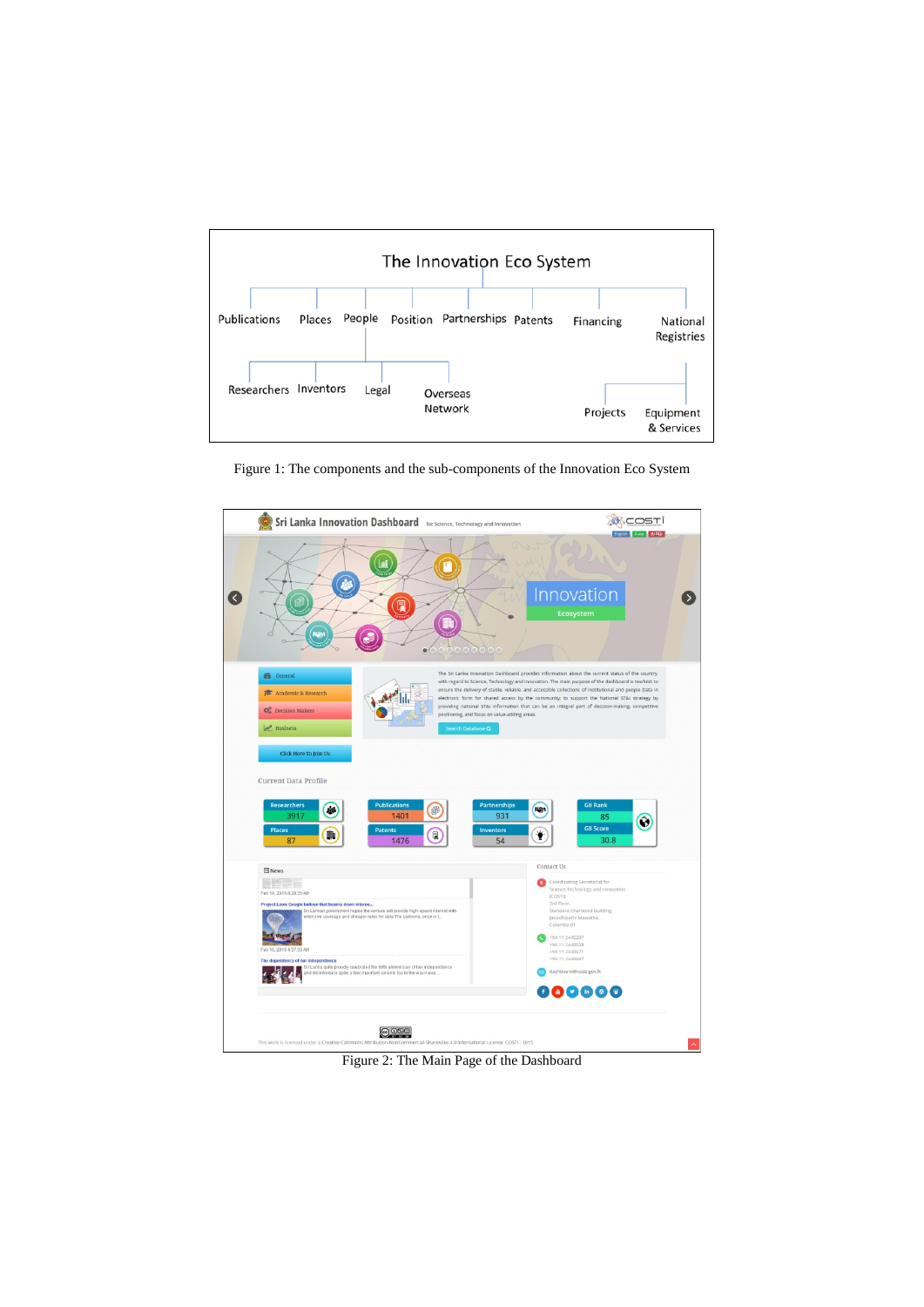To facilitate easy navigation there are 4 pre-designed Dashboards: General, Academic & Research, Decision Makers, and Business. Clicking on a particular view will take the user to that Dashboard. For example, clicking on 'Academic & Research' will take the user to the Dashboard showing the human capital, research outputs, international collaborations etc. depicting the current research status in Sri Lanka (see Figure 3).



Figure 3: Linking to the Academic & Research Dashboard

The score board at the bottom of the main page shows the current status of the database (see Figure 2), in other words how much data has been captured at any given time.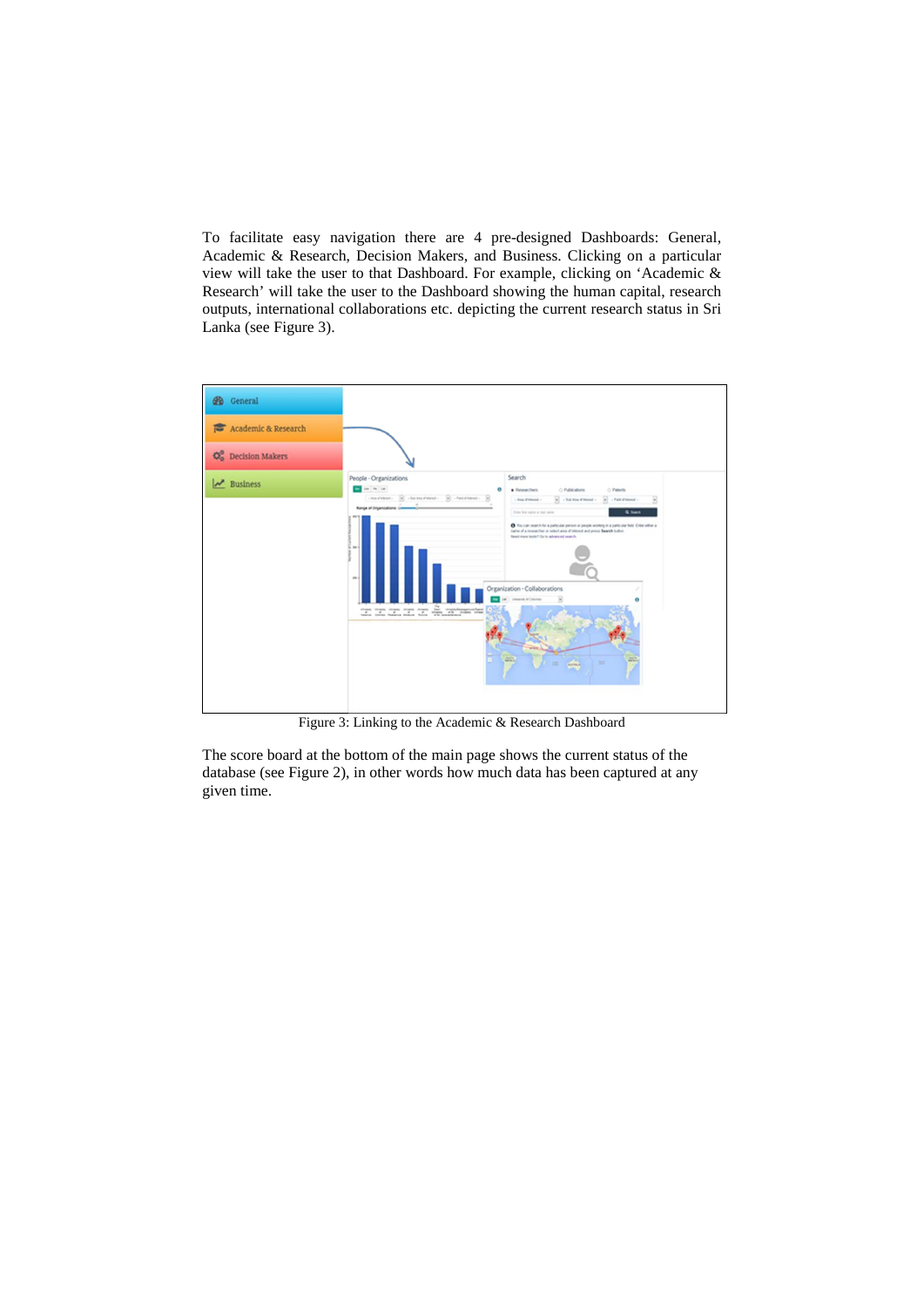## **3.0 Continuity and Sustainability of the Dashboard**

The field of Information Systems (IS) is relatively young when compared to that of Information Technology (IT). However, the IS arena developed quite fast and today we find a plethora of different types of ISs deployed in organisations for various purposes. One reason being that the success stories have showcased the value adding capability of ISs. This wide variety of uses have made defining the success of IS difficult. The success stories have also shown that the benefits gained by IS are both tangible and intangible. This nature of IS adds to the complexity of measuring the success. Stacie Petter et al. [2] state that, "the impact of these systems are often indirect and influenced by human, organisational, and environmental factors; therefore, measurement of information systems (IS) success is both complex and illusive".

Can the criteria for IS success also apply to dashboards? The users are what ultimately will make the Dashboard a success. Furthermore, real success of the dashboard can only be realised within a broader context of trust and respect of fundamental human rights and values, such as privacy, and respect for intellectual property.

We adopt a Collaborative Approach to data integrity which will have the following characteristics (adapted from [3]):

- Collective Responsibility: Users share a responsibility towards the system as a whole in its integrity, security, correctness of data, currency of data, etc.
- Preserving the fundamental properties and values of the dashboard: One of SL\_IDB's fundamental principles is openness. It adopts an open data culture encouraging transparency in research and development activities.
- Evolution and Consensus: Although security measures have been implemented, security relies on responsible use of the system and evolutionary steps will be taken based on the user behaviour and expert feedback of users and other stakeholders.
- Fostering confidence: The idea is to foster confidence in the Dashboard so that the responsibility of updating and keeping the data current is transferred to the user and this will ensure the continued success of the Dashboard as a driver for economic and social innovation.

# **4.0 The Challenges faced**

Lamont in [4] states, 'Modern dashboards however use new technological capabilities to pull data from multiple warehouses and databases, linking the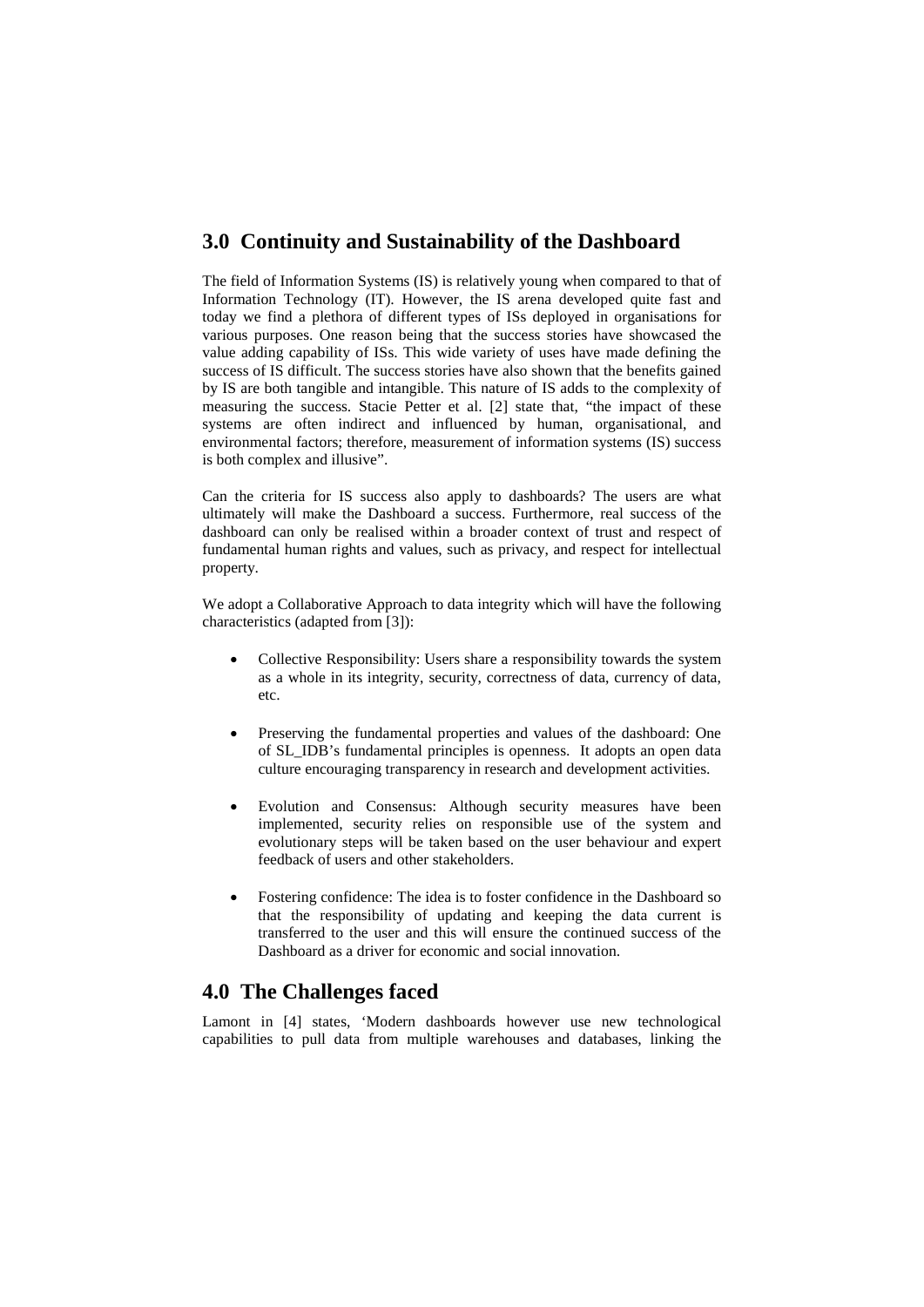system directly to original sources'. The first challenge for SL\_IDB was the *lack of digitised data*.

Dashboards drive a culture of transparency and accountability. Since users at all levels are expected to use the dashboard, those with little technical knowledge should also be able to get the information they need as easily as those with technical knowhow. *Designing the user interface* was a big challenge. It should be visually inviting to the user, easy to navigate to the desired point, and more importantly it should not discourage the user by its complexity. Implementing the changes suggested by expert feedback caused a major setback in the development plan.

One of the major challenges which continue to persist in developing the system is *collection of data*. The problem of unavailability and inaccessibility of data was sometimes insurmountable. This was partly due to the culture of non-sharing of data and information prevailing among individuals and organisations. There is also a very nonchalant attitude among many regarding copyright issues. Over the years this has worked as a deterrent for openness.

The difficulty in *finding experts and research outputs*: In its coordinating capacity COSTI needed to bring together experts, researchers, industry, policy makers, regulators and the user community related to a particular problem area. This was difficult as there was no one designated place or method to find people working in a domain. COSTI had to rely on the knowledge and experience of the scientists employed within, and bibliographic databases such as Scopus. The SL\_IDB is expected to overcome this drawback facilitating coordination among people working in a particular field. However, collecting this information was difficult. Although academics were involved in research and published their findings, they are mostly not in the habit of updating their profile pages on their institutional web sites. There are very few existing policies enforcing or encouraging people to do so. However, some of them are in the habit of updating global research portals such as the ResearchGate and Google Scholar. Furthermore, government institutions including universities stipulated that permission from the governing head needs to be acquired before collecting personal and research information from individuals. This was a time consuming process most often hindered by individual enthusiasm or the lack of it. Therefore, collection of information was mainly based on web mining and printed documents, which was very time consuming.

An information system's success is mainly measured by the use of the system. For the Dashboard to be a success stakeholders need to realise the value of the system, and its contribution to the development of the national economy need to be understood.

What do we mean by value? Value in this case is what a user gets in exchange for the information shared; this also includes the time and effort spent. The user's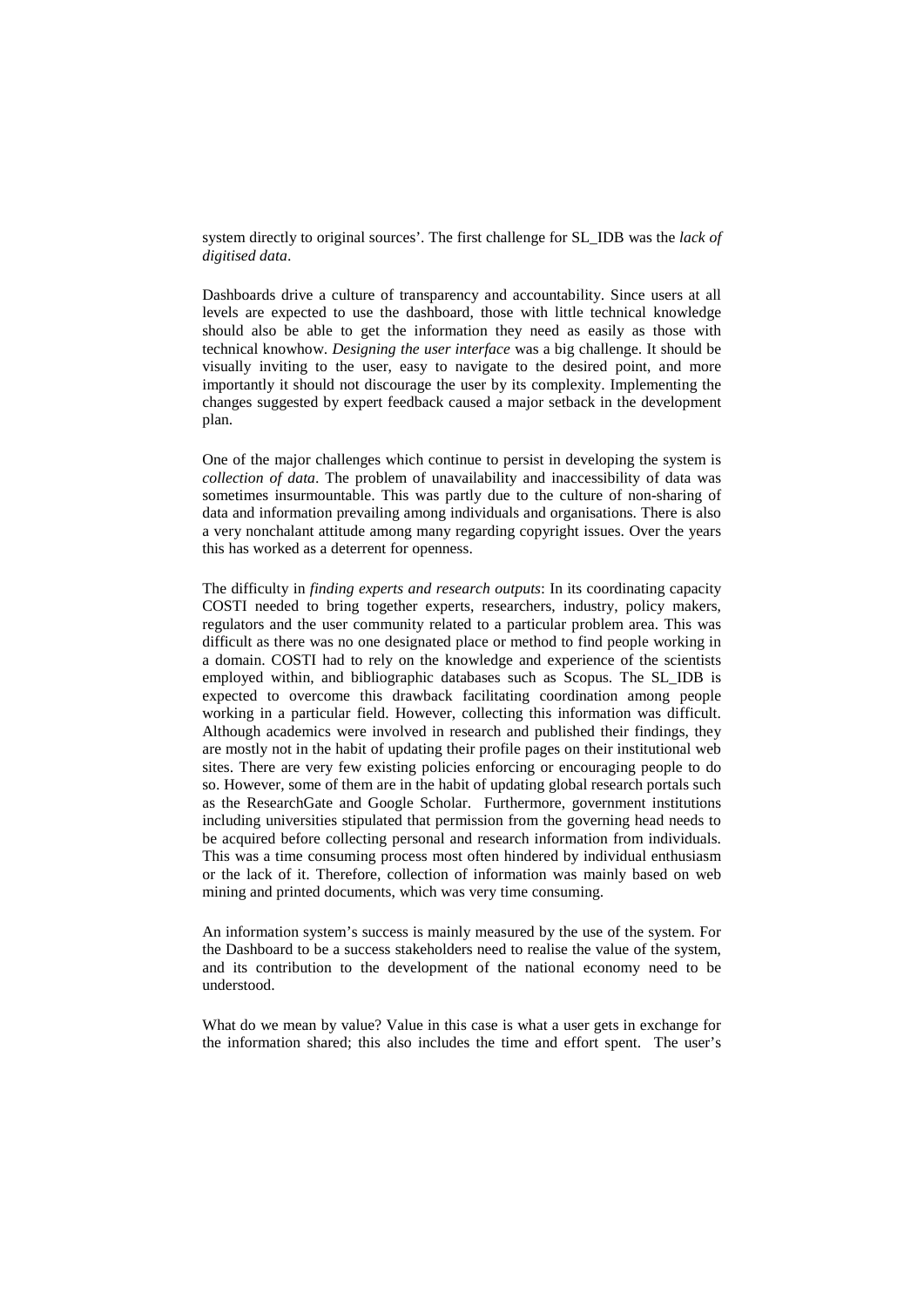incentive to interact with the system is related to the perceived value s/he expects to receive from the system.

The expected value adding features of the system include:

- Availability of stable, reliable, and accessible collections of institutional and people data in electronic form;
- Availability of the country's current research landscape at a glance thus being able to locate his/her own research within that;
- Provide an integrated view of national research outputs;
- Improve direct access to research data for end-users:
- Provide valuable input to industry experts on what to avoid and where to channel their limited resources and how to align with existing resources to ensure better end results;
- Provide a vital platform for networking for those involved in ST&I;
- Provide high-level visibility to the utilisation of national funds, and projects;
- Support the national ST&I strategy by providing national ST&I information that can be an integral part of decision-making, competitive positioning, and focus on value-adding areas;
- Allows easy access to the information captured in the Dashboard which will provide critical information to decision makers and policy makers;
- Provide patent information registered with the National Intellectual Property organisation (NIPO) - those seeking crucial information about IP and patent registry will be able to know beforehand if someone has preempted their R&D initiative and quest for IP;
- Provide an excellent reference point for funders. They can seek relevant feedback and information before approving the allocation of funds by making sure that the proposed project has the potential of producing commecialisable outputs.
- Investors can use the Dashboard to select, approach researchers and network with project teams. Companies can select suitable projects which they would like to get involved with, increase their commitment to support research, and their corporate social responsibility.

Throughout the RD&C (Research, Development to Commercialisation) value chain there are many players e.g. researchers, lecturers, fund managers; industry etc. who have different questions that they need answers to. The Dashboard will facilitate answers to all kinds of questions sought by users, such as:

- Is this technology area worth pursuing?
- Has anyone done a similar project?
- Who or which organisation(s) can I collaborate with?
- What are possible sources of funds?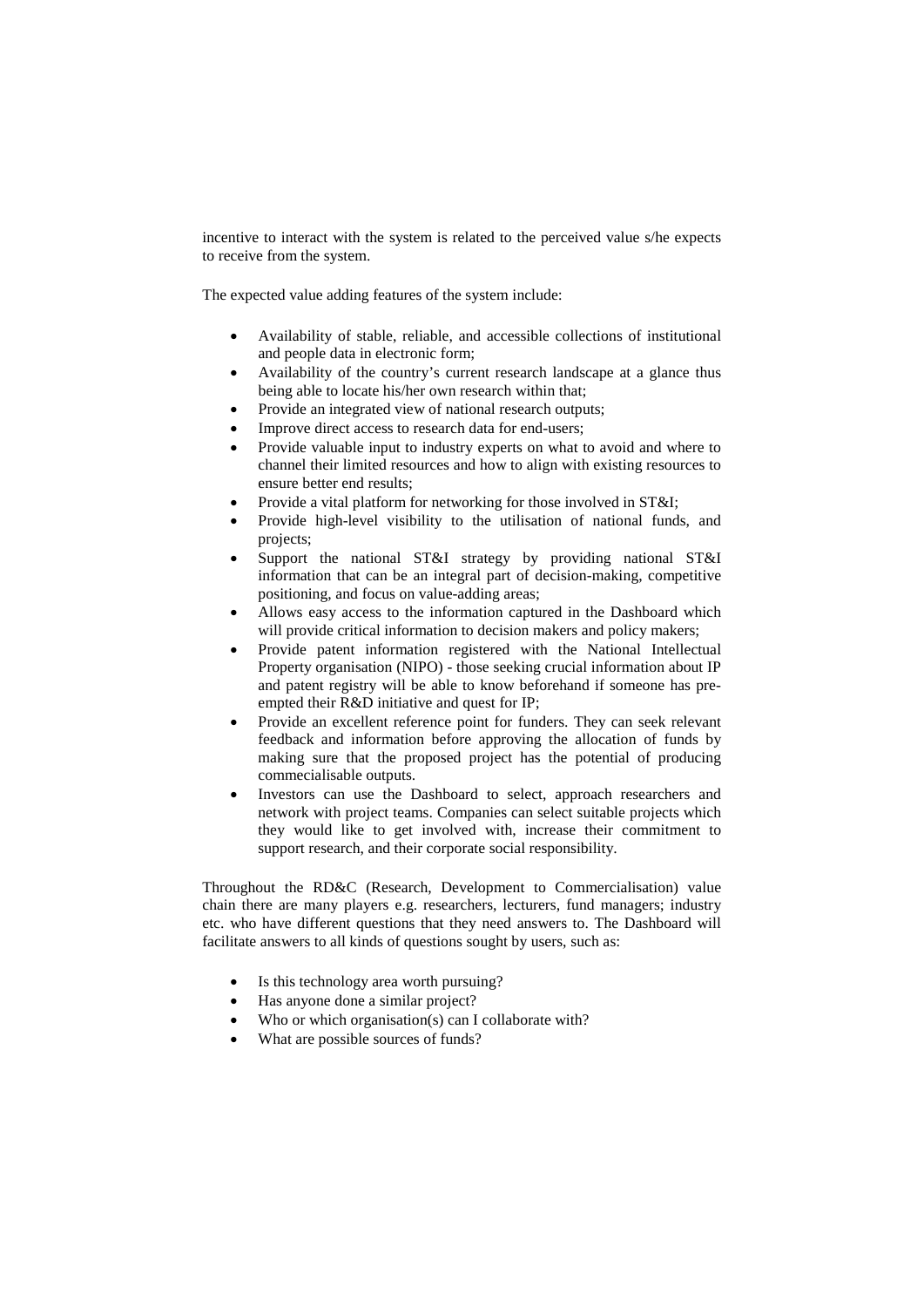What are the publications written and patents granted in this area which I can refer to?

The system is designed in such a way that the quality of the information is based on the user acceptance and usage.

In order for the system to become the focal point for data we need to break a number of barriers: cultural, political and even personal.

### **5.0 Summary**

This management report describes a dashboard build on national scale to capture the science, technology and innovation landscape of the country. The Dashboard can become the national resource centre for data and information on R&D in ST&I and become the most accessed gateway in local research output. However, for this to happen people from all fields: researchers, innovators, policy makers, funders, decision makers, etc. need to understand and believe in the value the system can bring to the nation and individuals. This requires changes in attitude, culture, and even behavior. By becoming the central database and to attract registering all R&D output by local scientists, researchers and organisations, there should be policy level support. The Dashboard can act as the most powerful and comprehensive knowledge resource on research publications from both the public and private sector particularly from universities, research institutes and other RD&C and STI related organisations. For this to happen, the system needs the buy in of government agencies who have the power to create change in the country.

In short, the Sri Lanka Dashboard will become a one of its kind, the first national scale portal for recording of all RD&C and STI activities in Sri Lanka. It will become recognised as a reliable, and user-friendly resource-rich platform for all knowledge and information seekers. It will connect and network all those involved in Research, Development & Commercialisation (RD&C) and stretch to all those who seek the advancement of ST&I in the country. The constant on-going upgrading of its features and functionalities will keep on adding value to the users.

#### **6.0 References**

- 1 OECD Category Scheme (2007). Revised Field Of Science And Technology (Fos) Classification In The Frascati Manual, Retried 20th February 2016, from InCitesTM Help: http://ipsciencehelp.thomsonreuters.com/incitesLive/globalComparisonsGroup/globalCompar isons/subjAreaSchemesGroup/oecd.html
- 2 Petter S, DeLone W, and McLean E (2008). Measuring information systems success: models, dimensions, measures, and interrelationships, European Journal of Information Systems, 17, 236–263
- 3 Internet Society (2015). Collaborative Security, An approach to tackling Internet Security issues, Internet Society, April 2015, Retrieved 2nd February